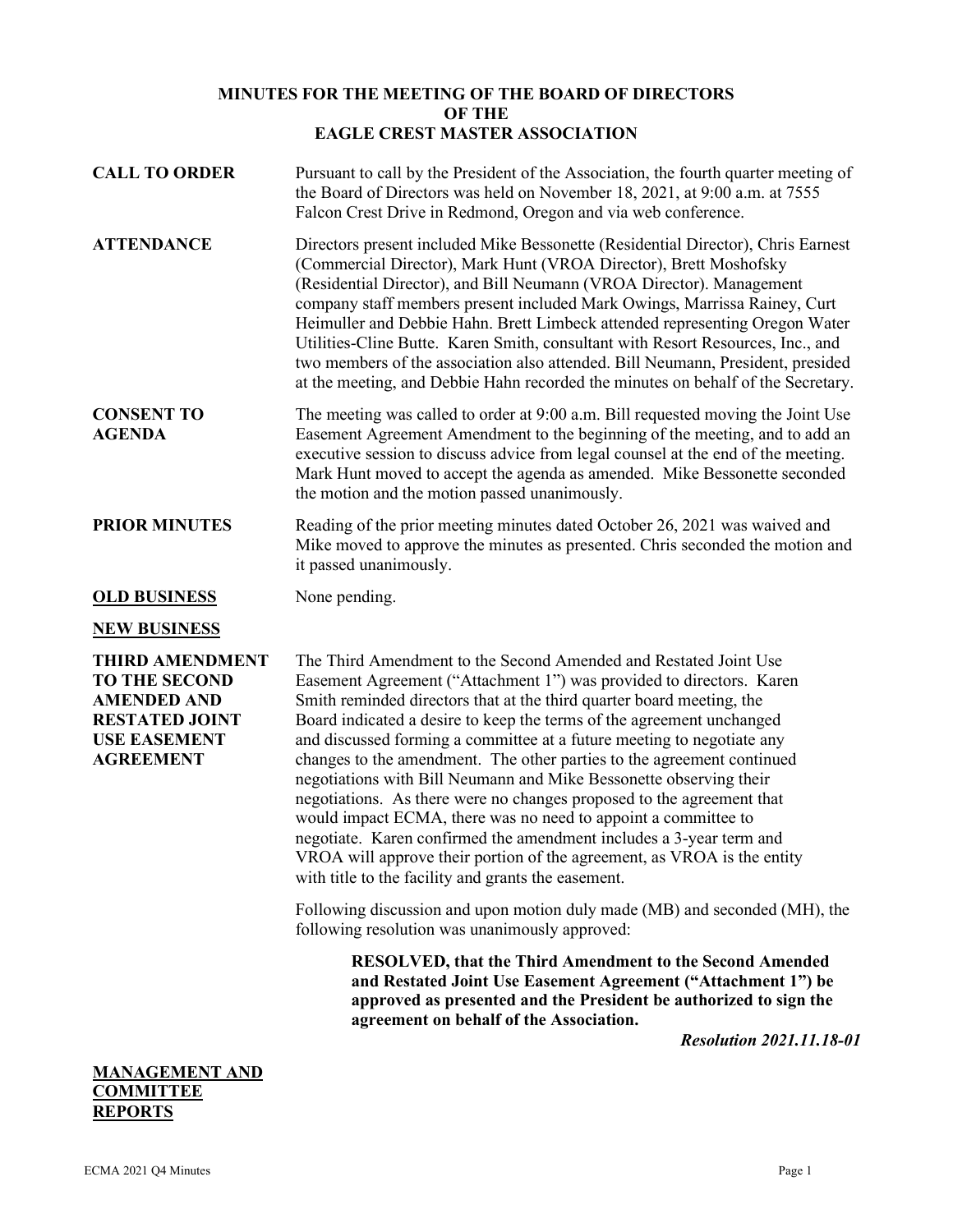| <b>FINANCIAL REPORT</b>                 | Mark Owings referred directors to the draft CPA audited 2020 financial<br>statements ("Attachment 2"), advising the audit had been completed remotely due<br>to the COVID-19 pandemic.                                                                                                                                                                                                                                             |
|-----------------------------------------|------------------------------------------------------------------------------------------------------------------------------------------------------------------------------------------------------------------------------------------------------------------------------------------------------------------------------------------------------------------------------------------------------------------------------------|
|                                         | Following discussion and upon motion duly made (MB) and seconded (CE), the<br>following resolution was unanimously approved:                                                                                                                                                                                                                                                                                                       |
|                                         | RESOLVED, that the Board of Directors approves the 2020<br><b>Audited Financial Statements in the draft form ("Attachment</b><br>2") and further authorizes the Treasurer of the Association to<br>sign the management representation letter and CPA<br>adjusting journal entries included with the draft statements.<br><b>Resolution 2021.11.18-02</b>                                                                           |
|                                         | Mark then provided the financial report, which included the financial summary<br>("Attachment 3") and internally prepared third-quarter 2021 financial statements<br>("Attachment 4").                                                                                                                                                                                                                                             |
|                                         | Following discussion and upon motion duly made (CE) and seconded (MB), the<br>following resolution was unanimously approved:                                                                                                                                                                                                                                                                                                       |
|                                         | <b>RESOLVED, that the financial report submitted by Mark Owings</b><br>including "Attachment 3" and "Attachment 4" be hereby approved<br>subject to audit.                                                                                                                                                                                                                                                                         |
|                                         | <b>Resolution 2021.11.18-03</b>                                                                                                                                                                                                                                                                                                                                                                                                    |
| <b>UTILITY SYSTEMS</b><br><b>REPORT</b> | Brett Limbeck, reporting for Oregon Water Utilities—the contracted utility<br>system service provider—reviewed the written Utilities Report and related test<br>results ("Attachment 5").                                                                                                                                                                                                                                          |
|                                         | Following discussion and upon motion duly made (MH) and seconded (MB), the<br>following resolution was unanimously approved:                                                                                                                                                                                                                                                                                                       |
|                                         | <b>RESOLVED, that Oregon Water Utilities-Cline Butte be authorized</b><br>to provide necessary sewer and/or water connections for the lot on<br>Condor Court at a cost not to exceed \$6,300 with expenses payable<br>from the water utility operating fund.<br><b>Resolution 2021.11.18-04</b>                                                                                                                                    |
|                                         | Brett noted the results of the County's recent sanitary survey of the ECMA wells<br>was received just prior to the meeting, and the results should be considered<br>outstanding. As a result of the positive survey, the ECMA water system will now<br>be placed on a 5-year inspection cycle rather than a 3-year cycle. Bill Neumann<br>requested management share the survey results with owners in upcoming<br>communications. |
|                                         | Following brief discussion of nearby property development, Brett confirmed he<br>will provide information to the Utilities Committee, once formed, regarding well<br>depth and static water level measurements.                                                                                                                                                                                                                    |
| <b>OPERATIONS</b><br><b>REPORT</b>      | Marrissa Rainey presented the written Operations Report ("Attachment 6").<br>Regarding the recycling area, the Board requested management prepare a<br>recommendation on securing the oil receptacle while leaving glass and cardboard<br>recycling available for owner usage.                                                                                                                                                     |
|                                         | Marrissa reviewed the insurance claim report ("Attachment 7"), noting the sole<br>claim was closed on November 1 <sup>st</sup> with no payment made to the claimant.                                                                                                                                                                                                                                                               |
|                                         |                                                                                                                                                                                                                                                                                                                                                                                                                                    |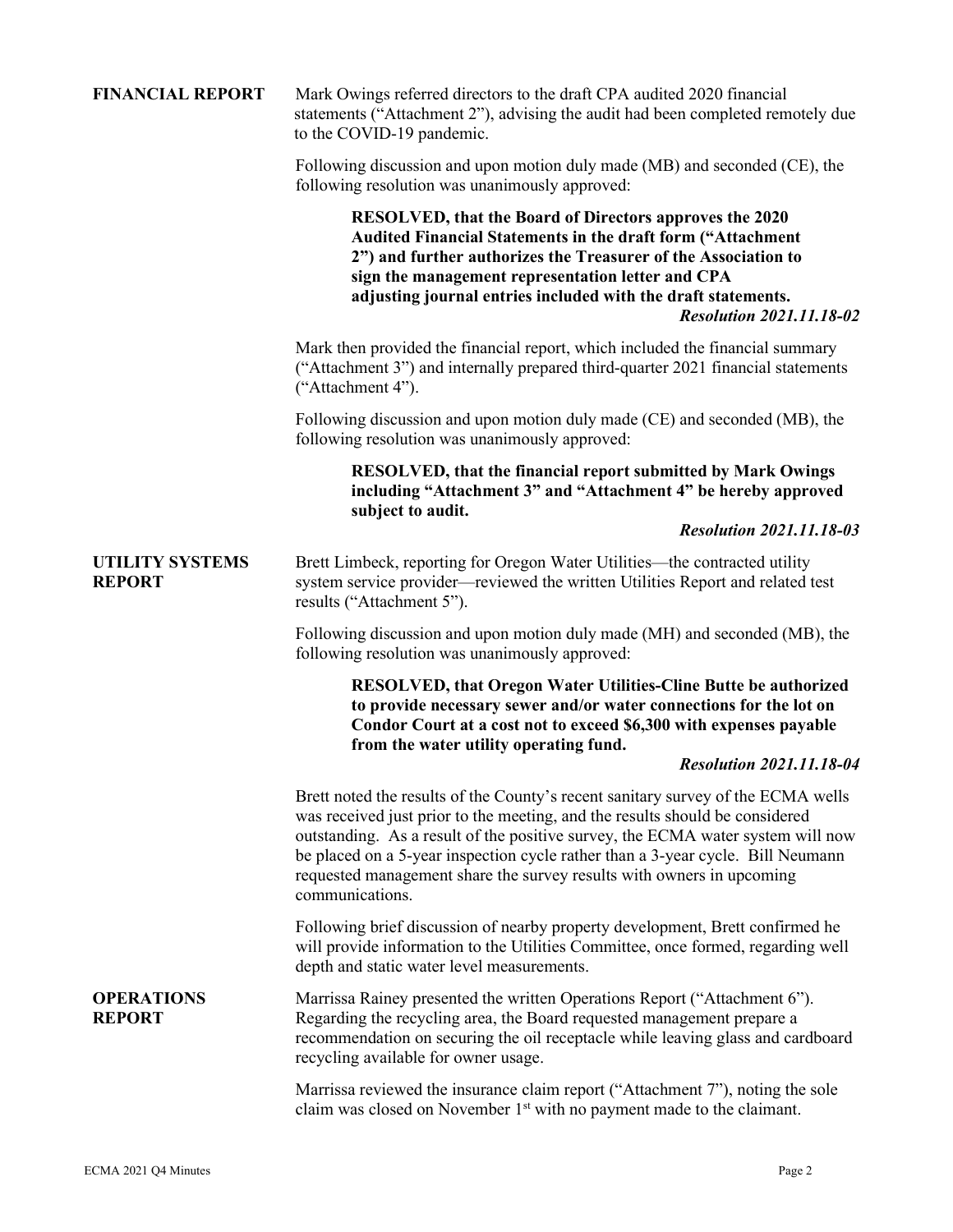| <b>RESERVE EXPENSE</b><br><b>REPORT</b>                    | Karen Smith presented the Budget vs. Expenditures per 2021 Reserve Study<br>("Attachment 8") noting there are no variances requiring Board approval.                                                                                                                                                                                                                                                                                                                                                                                                                                                                                                                                                                                                                                                                                                                                                                          |
|------------------------------------------------------------|-------------------------------------------------------------------------------------------------------------------------------------------------------------------------------------------------------------------------------------------------------------------------------------------------------------------------------------------------------------------------------------------------------------------------------------------------------------------------------------------------------------------------------------------------------------------------------------------------------------------------------------------------------------------------------------------------------------------------------------------------------------------------------------------------------------------------------------------------------------------------------------------------------------------------------|
| <b>GOLF OVERSIGHT</b><br><b>COMMITTE</b>                   | Mike Bessonette, committee chair, summarized the "Resort Course Update"<br>November 2021" ("Attachment 9"), noting the information was provided by Ron<br>Buerger, Director of Golf, and Shan Hartford, Superintendent. Mike requested<br>the information be provided to the ECMA sub-associations. Mike questioned if<br>the Board wants the committee to continue working on proposed resort course<br>renovations ("Attachment 10"), adding that Troon Golf has a staff member whose<br>services would be available at no charge other than travel costs to review the<br>renovation plans and provide additional guidance and information. The Board<br>agreed with contacting Troon for their input, then preparing an informational<br>package to share with ECMA members in the future. Mike confirmed he will<br>prepare costs to develop more comprehensive information and present at the first<br>quarter meeting. |
| <b>ENVIRONMENTAL</b><br><b>CONTROL</b><br><b>COMMITTEE</b> | Marrissa Rainey reported on behalf of the committee, noting two applications<br>were reviewed since the last meeting. An application for the River Run Event<br>Center was approved and an application in EHOA was denied based on the golf<br>course easement. Marrissa noted she does have one recommendation for the<br>committee vacancy, which will be included on the first quarter meeting agenda.                                                                                                                                                                                                                                                                                                                                                                                                                                                                                                                     |
| <b>COVENANT</b><br><b>COMPLIANCE</b><br><b>COMMITTEE</b>   | No report was provided.                                                                                                                                                                                                                                                                                                                                                                                                                                                                                                                                                                                                                                                                                                                                                                                                                                                                                                       |
| <b>SCHEDULED 4TH</b><br><b>QUARTER BUSINESS</b>            |                                                                                                                                                                                                                                                                                                                                                                                                                                                                                                                                                                                                                                                                                                                                                                                                                                                                                                                               |
| <b>ELECTION OF</b><br><b>OFFICERS</b>                      | Following nominations by directors, and upon motion duly made (MB) and<br>seconded (BN), the following resolution was unanimously approved:                                                                                                                                                                                                                                                                                                                                                                                                                                                                                                                                                                                                                                                                                                                                                                                   |
|                                                            | RESOLVED, that the following persons are elected to the corporate<br>offices set forth opposite their respective names, to serve until the<br>next meeting of directors following the members' annual meeting in<br>2022, and until their respective successors shall be elected and<br>qualified:                                                                                                                                                                                                                                                                                                                                                                                                                                                                                                                                                                                                                            |
|                                                            | <b>Bill Neumann - President</b>                                                                                                                                                                                                                                                                                                                                                                                                                                                                                                                                                                                                                                                                                                                                                                                                                                                                                               |
|                                                            | <b>Mark Hunt – Vice President</b>                                                                                                                                                                                                                                                                                                                                                                                                                                                                                                                                                                                                                                                                                                                                                                                                                                                                                             |
|                                                            | <b>Mike Bessonette - Secretary</b>                                                                                                                                                                                                                                                                                                                                                                                                                                                                                                                                                                                                                                                                                                                                                                                                                                                                                            |
|                                                            | <b>Chris Earnest - Treasurer</b>                                                                                                                                                                                                                                                                                                                                                                                                                                                                                                                                                                                                                                                                                                                                                                                                                                                                                              |
|                                                            | <b>Resolution 2021.11.18-05</b>                                                                                                                                                                                                                                                                                                                                                                                                                                                                                                                                                                                                                                                                                                                                                                                                                                                                                               |
| <b>TRAVEL/LODGING</b><br><b>EXPENSE POLICY</b>             | Directors reviewed and affirmed the current expense policy for the 2021/2022<br>board year. The current policy is copied here for reference purposes:                                                                                                                                                                                                                                                                                                                                                                                                                                                                                                                                                                                                                                                                                                                                                                         |
|                                                            | "Transportation costs are allowed based on the most prudent mode of travel as<br>determined by each director. If driving, a mileage rate will be paid at the then<br>current IRS mileage rate. Air travel will be reimbursed at cost. Lodging, as<br>needed to accommodate for the meeting schedules (1-2 nights), will be provided<br>by the Association at the resort property. In addition, communication costs will be<br>reimbursed to directors at cost upon receipt of a bill."                                                                                                                                                                                                                                                                                                                                                                                                                                        |
|                                                            | Following discussion, and upon motion duly made (MB) and seconded (CE), the<br>following resolution was unanimously approved:                                                                                                                                                                                                                                                                                                                                                                                                                                                                                                                                                                                                                                                                                                                                                                                                 |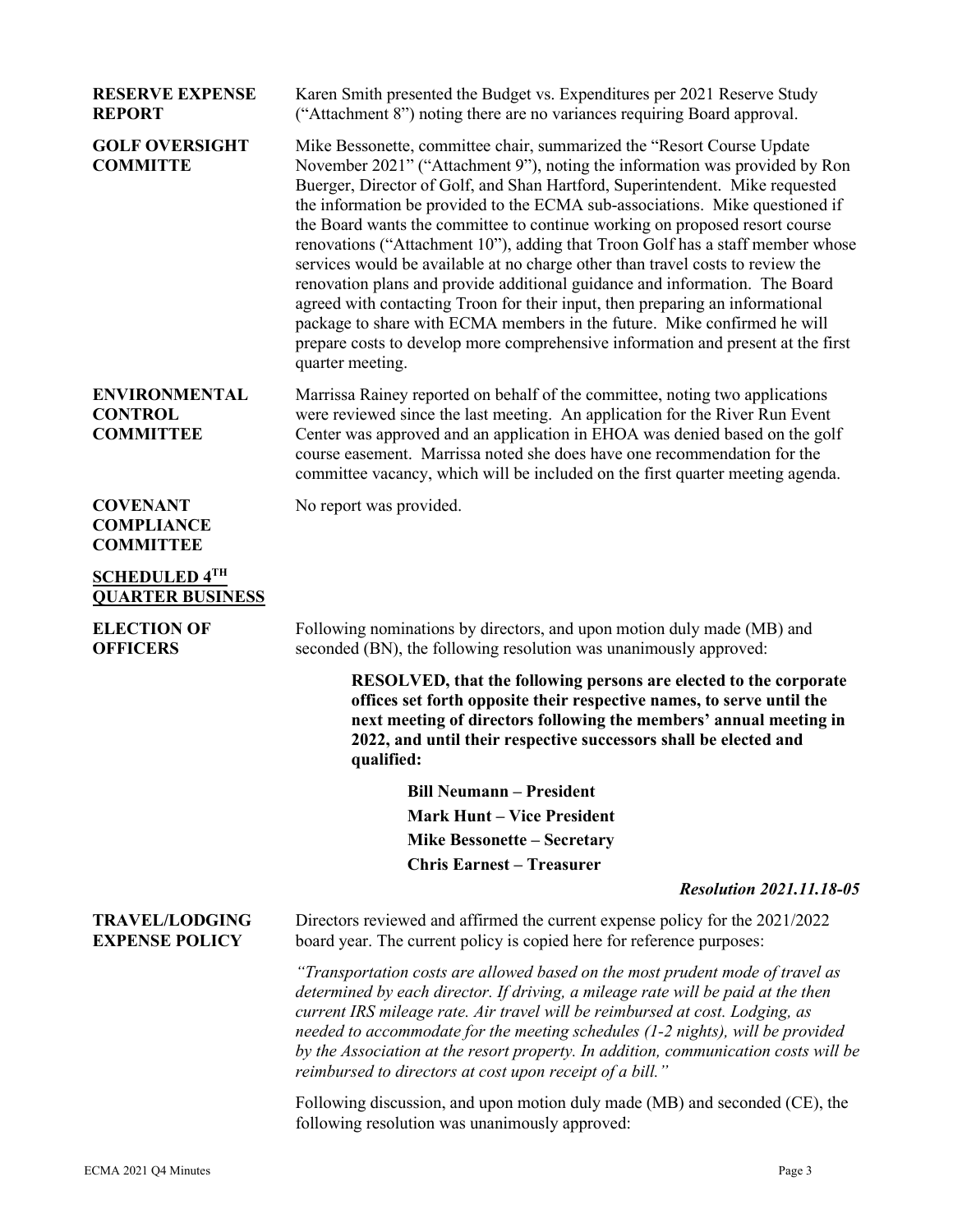## **RESOLVED, that the 2021/2022 Travel/Lodging Expense Policy be hereby approved as follows:**

|                                     | "Transportation costs are allowed based on the most prudent<br>mode of travel as determined by each director. If driving, a<br>mileage rate will be paid at the then current IRS mileage rate.<br>Air travel will be reimbursed at cost. Lodging, as needed to<br>accommodate for the meeting schedules (1-2 nights), will be<br>provided by the Association at the resort property. Directors<br>may be reimbursed for meal expense up to \$50 per day, only if<br>lodged in the hotel, upon delivery of receipts for meal expenses.<br>In addition, communication costs will be reimbursed to<br>directors at cost upon receipt of a bill."<br><b>Resolution 2021.11.18-06</b> |
|-------------------------------------|----------------------------------------------------------------------------------------------------------------------------------------------------------------------------------------------------------------------------------------------------------------------------------------------------------------------------------------------------------------------------------------------------------------------------------------------------------------------------------------------------------------------------------------------------------------------------------------------------------------------------------------------------------------------------------|
| <b>COLLECTION</b>                   | Marrissa Rainey reviewed the memo "Annual Sub-association Billing                                                                                                                                                                                                                                                                                                                                                                                                                                                                                                                                                                                                                |
| <b>POLICY</b><br><b>DELEGATION</b>  | Delegation" ("Attachment 11") and proposed ECMA Collection Delegation<br>Policies for 2022 ("Attachment 12"). Karen Smith noted this is an annual<br>delegation and there are no changes to the previous concepts presented. The fee<br>change from \$10 to \$12 is due to increased mail and materials costs and labor.                                                                                                                                                                                                                                                                                                                                                         |
|                                     | Following discussion, and upon motion duly made (MB) and seconded (BN), the<br>following resolution was unanimously approved:                                                                                                                                                                                                                                                                                                                                                                                                                                                                                                                                                    |
|                                     | <b>RESOLVED, that ECMA adopts the Collection Delegation Policies</b><br>for 2022 ("Attachment 12") and delegates the responsibility for<br>collecting ECMA Dues and Utility Fees in 2022 to those Sub-<br>Associations listed in the adopted policy; and                                                                                                                                                                                                                                                                                                                                                                                                                         |
|                                     | BE IT FURTHER RESOLVED, that ECMA approves a 2022 Billing<br>Fee equal to \$12 to be added to each invoice generated by its<br>management company for ECMA Dues and Utility Fees to include<br>invoices to Sub-Associations collecting ECMA Dues and Utility Fees<br>on behalf of ECMA as well as invoices to individual owners; and                                                                                                                                                                                                                                                                                                                                             |
|                                     | BE IT FURTHER RESOLVED, that ECMA authorizes payment to<br>its management company on a quarterly schedule equal to the total<br>invoiced Billing Fees.                                                                                                                                                                                                                                                                                                                                                                                                                                                                                                                           |
|                                     | <b>Resolution 2021.11.18-07</b>                                                                                                                                                                                                                                                                                                                                                                                                                                                                                                                                                                                                                                                  |
| <b>ASSOCIATION</b><br><b>BUDGET</b> | Mark Owings electronically reviewed the proposed 2022 association budgets,<br>including the Facilities budget ("Attachment 13"), Utilities budget ("Attachment<br>14"), and Sports Center operations budget ("Attachment 15"). All budgets were<br>studied and discussed at a prior work session attended by Directors and<br>management.                                                                                                                                                                                                                                                                                                                                        |
|                                     | Mike Bessonette left the meeting at 11:00 a.m.                                                                                                                                                                                                                                                                                                                                                                                                                                                                                                                                                                                                                                   |
|                                     | Following discussion and upon motion duly made (BN) and seconded (CE), the<br>following resolution was unanimously approved:                                                                                                                                                                                                                                                                                                                                                                                                                                                                                                                                                     |
|                                     | <b>RESOLVED, that the 2022 Eagle Crest Master Association budgets</b><br>for Facilities ("Attachment 13"), Utility operations ("Attachment<br>14"), and Sports Center operation ("Attachment 15") be approved as<br>submitted; and                                                                                                                                                                                                                                                                                                                                                                                                                                               |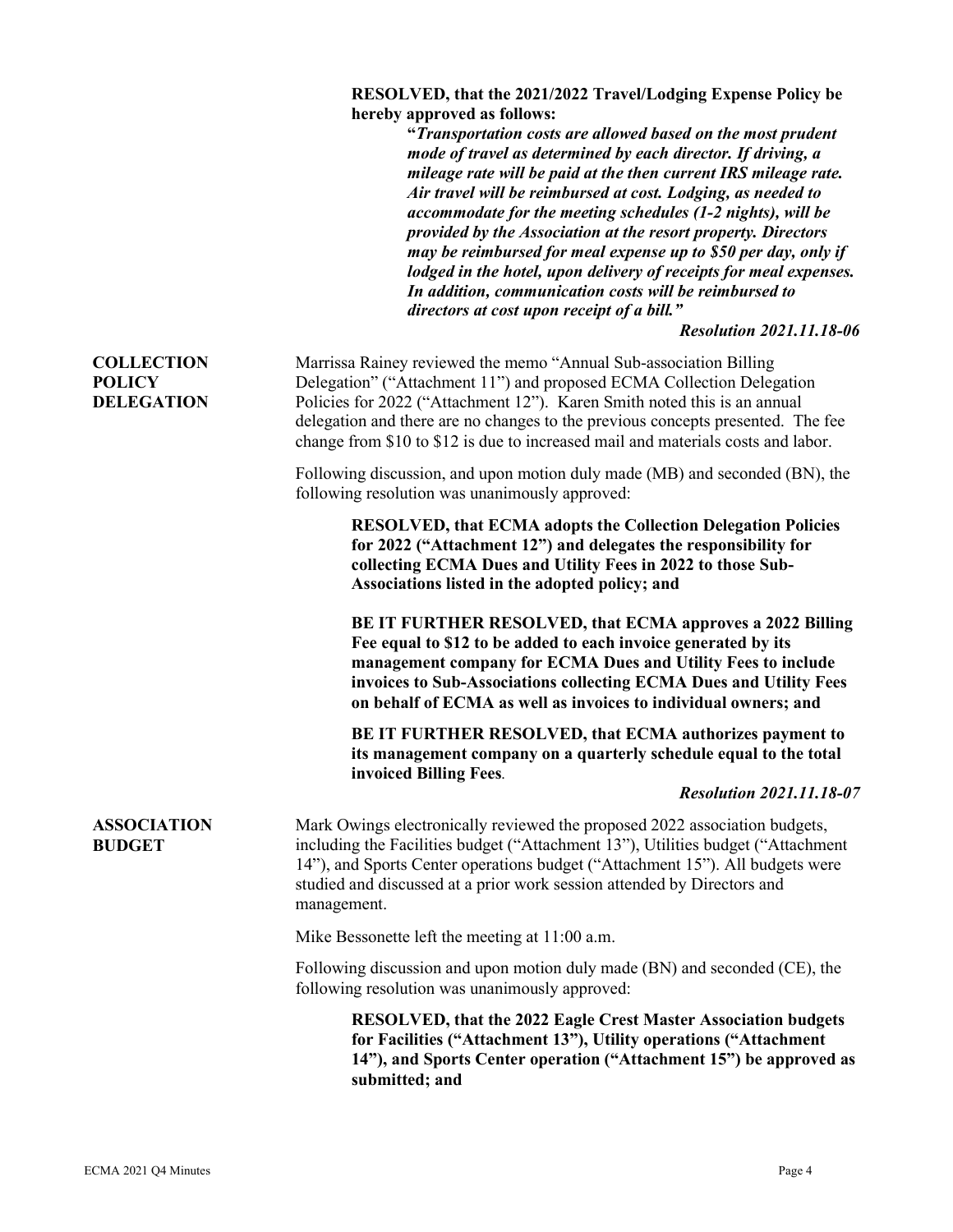|                                           | BE IT FURTHER RESOLVED, that the 2022 Association dues shall<br>be assessed at \$82.00 per month, per assessment unit; and                                                                                                                                                                                                                                                                                                                                                                                                                                                                                                                                                                                                                                                                                                                                                          |
|-------------------------------------------|-------------------------------------------------------------------------------------------------------------------------------------------------------------------------------------------------------------------------------------------------------------------------------------------------------------------------------------------------------------------------------------------------------------------------------------------------------------------------------------------------------------------------------------------------------------------------------------------------------------------------------------------------------------------------------------------------------------------------------------------------------------------------------------------------------------------------------------------------------------------------------------|
|                                           | BE IT FURTHER RESOLVED, that the 2022 Association water and<br>sewer rates shall be assessed at \$74.00 per month, per connection;<br>and                                                                                                                                                                                                                                                                                                                                                                                                                                                                                                                                                                                                                                                                                                                                           |
|                                           | BE IT FURTHER RESOLVED, that the Sports Center annual Unit<br>Fee be increased to \$387.36 per Unit and the annual Owner Fee<br>increased to \$35 per Owner, as those terms are defined in the Sports<br><b>Center Lease; and</b>                                                                                                                                                                                                                                                                                                                                                                                                                                                                                                                                                                                                                                                   |
|                                           | BE IT FURTHER RESOLVED, that the Sports Center annual Unit<br>Fee for Ridge at Eagle Crest Owners be increased to \$148.55 per Unit<br>and the annual Owner Fee be increased to \$11.30 per Owner, as<br>those terms are defined in the Joint Use Easement Agreement.                                                                                                                                                                                                                                                                                                                                                                                                                                                                                                                                                                                                               |
|                                           | <b>Resolution 2021.11.18-08</b>                                                                                                                                                                                                                                                                                                                                                                                                                                                                                                                                                                                                                                                                                                                                                                                                                                                     |
|                                           | Karen Smith referred to digital copies of the draft 2022 Association Reserve<br>Studies for Facilities, Utilities, and the Water System Infrastructure Repair<br>Estimation Plan or "WIREP" recently delivered to directors. Karen reminded<br>directors of the decision to not complete a 2022 update for the Golf Reserve<br>Study as there have not been substantial changes to warrant the expense. Karen<br>suggested allowing time to review the reserve studies more in depth and defer<br>approval until the first quarter board meeting and the Board agreed to that<br>approach. Karen confirmed the suggested reserve fund contributions were<br>included in the 2022 budgets. Specific expenses will also be presented for<br>approval during the first quarter meeting, continuing the process by which pre-<br>approval is obtained for planned reserve expenditures. |
| <b>SIGNATURE</b><br><b>AUTHORIZATIONS</b> | Following discussion, and upon motion duly made (CE) and seconded (MH), the<br>following resolution was unanimously approved:                                                                                                                                                                                                                                                                                                                                                                                                                                                                                                                                                                                                                                                                                                                                                       |
|                                           | <b>RESOLVED, that Chris Earnest and Curt Heimuller be appointed as</b><br>authorized signers for the Eagle Crest Master Association, effective<br>for calendar year 2022.                                                                                                                                                                                                                                                                                                                                                                                                                                                                                                                                                                                                                                                                                                           |
|                                           | <b>Resolution 2021.11.18-09</b>                                                                                                                                                                                                                                                                                                                                                                                                                                                                                                                                                                                                                                                                                                                                                                                                                                                     |
| <b>RESERVE FUND</b><br><b>INVESTMENTS</b> | The ECMA Board Operating Procedures state "Determination of reserve fund<br>placement will be based on analysis of the reserve fund balances and the Board-<br>adopted Association reserve studies, updated annually, that project near and<br>longer term estimated contributions and expenses. At least annually the Board of<br>Directors will adopt a resolution identifying authorized officer(s) and/or agent(s)<br>to conduct this analysis and make the resulting fund placements."                                                                                                                                                                                                                                                                                                                                                                                         |
|                                           | Following discussion, and upon motion duly made (CE) and seconded (MH), the<br>following resolution was unanimously approved:                                                                                                                                                                                                                                                                                                                                                                                                                                                                                                                                                                                                                                                                                                                                                       |
|                                           | <b>RESOLVED, that the Board adopts the reserve fund investment</b><br>policy and authorizes Chris Earnest, Curt Heimuller and Mark<br>Owings to conduct analysis and placement of Eagle Crest Master<br>Association reserve funds, effective for calendar year 2022.                                                                                                                                                                                                                                                                                                                                                                                                                                                                                                                                                                                                                |
|                                           | <b>Resolution 2021.11.18-10</b>                                                                                                                                                                                                                                                                                                                                                                                                                                                                                                                                                                                                                                                                                                                                                                                                                                                     |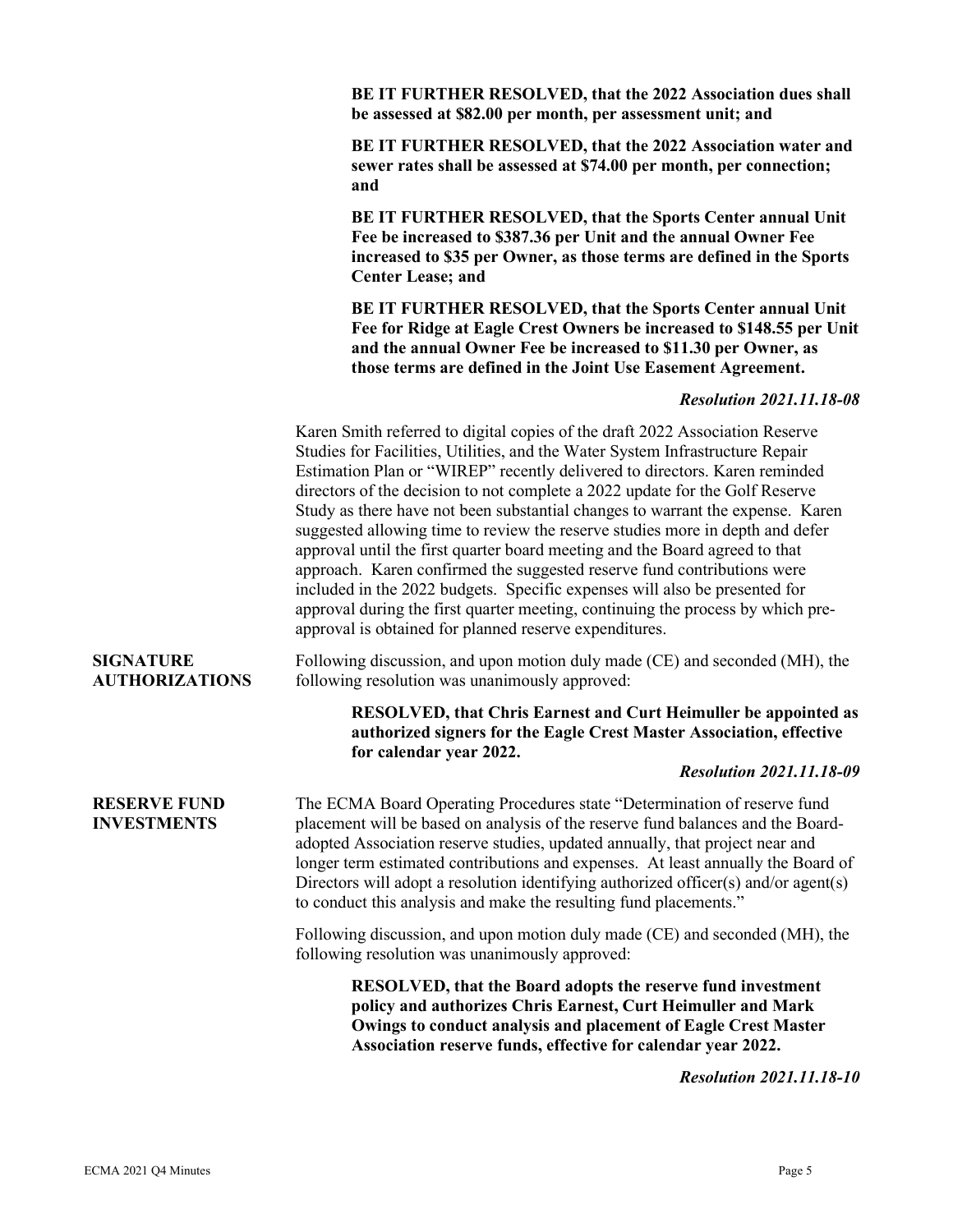| <b>UNFINISHED</b><br><b>BUSINESS</b>                               |                                                                                                                                                                                                                                                                                                                                                                                                                                                           |
|--------------------------------------------------------------------|-----------------------------------------------------------------------------------------------------------------------------------------------------------------------------------------------------------------------------------------------------------------------------------------------------------------------------------------------------------------------------------------------------------------------------------------------------------|
| <b>ECMA UTILITY</b><br><b>SYSTEMS PLANNING</b><br><b>COMMITTEE</b> | Marrissa summarized the Utility Systems Planning Committee Membership<br>Recommendations ("Attachment 16"), noting once additional bios have been<br>received, all will be presented for Board consideration of appointing members to<br>the committee.                                                                                                                                                                                                   |
| <b>NEW BUSINESS</b><br>(CONT'D)                                    |                                                                                                                                                                                                                                                                                                                                                                                                                                                           |
| <b>RESORT RESOURCES,</b><br><b>INC. 2022 TASK</b><br><b>ORDERS</b> | Directors reviewed the proposed Resort Resources, Inc. 2022 Task Orders for<br>Services ("Attachment 17").                                                                                                                                                                                                                                                                                                                                                |
|                                                                    | Following discussion and upon motion duly made (CE) and seconded (BN), the<br>following resolution was unanimously approved:                                                                                                                                                                                                                                                                                                                              |
|                                                                    | RESOLVED, that the Resort Resources, Inc. 2022 task orders<br>("Attachment 17") be hereby approved as submitted and the Board<br>President be authorized to sign the task orders on behalf of the                                                                                                                                                                                                                                                         |
|                                                                    | <b>ECMA Board.</b><br><b>Resolution 2021.11.18-11</b>                                                                                                                                                                                                                                                                                                                                                                                                     |
| <b>SPORTS CENTER</b><br><b>POOLSIDE GRILL</b>                      | Marrissa reviewed the Resort Sports Center Food Vendor Proposals ("Attachment<br>18") and the prior version of a lease for that area ("Attachment 19"). Bo Olson,<br>owner of Niblick & Greene's, joined the meeting to briefly discuss his proposal to<br>operate the facility at the Resort Sports Center. Marrissa requested direction<br>regarding selection of a vendor to allow for preparing a lease for approval at the<br>first quarter meeting. |
|                                                                    | Following discussion and upon motion duly made (MH) and seconded (CE), the<br>following resolution was unanimously approved:                                                                                                                                                                                                                                                                                                                              |
|                                                                    | RESOLVED, to pursue a lease with Bo Olson of Niblick and<br>Greene's and present for approval at the Q1 2022 board meeting.<br><b>Resolution 2021.11.18-12</b>                                                                                                                                                                                                                                                                                            |
| <b>OTHER NEW</b>                                                   | Directors set the following dates for 2022 regular meetings:                                                                                                                                                                                                                                                                                                                                                                                              |
| <b>BUSINESS</b>                                                    | 1st Quarter - Thursday, March 3, 2022, 9:00 a.m.                                                                                                                                                                                                                                                                                                                                                                                                          |
|                                                                    | 2nd Quarter - Thursday, June 2, 2022, 9:00 a.m.                                                                                                                                                                                                                                                                                                                                                                                                           |
|                                                                    | 3rd Quarter - Thursday, September 22, 2022, 9:00 a.m.                                                                                                                                                                                                                                                                                                                                                                                                     |
|                                                                    | 2022 Annual Meeting – Saturday, September 24, 2022, 11:30 a.m.                                                                                                                                                                                                                                                                                                                                                                                            |
|                                                                    | Annual Budget Study Session - Thursday, October 20, 2022, 9:00 a.m.                                                                                                                                                                                                                                                                                                                                                                                       |
|                                                                    | 4th Quarter - Thursday, November 17, 2022, 9:00 a.m.                                                                                                                                                                                                                                                                                                                                                                                                      |
| <b>EXECUTIVE SESSION</b>                                           | Upon motion duly made (BN) and seconded (CE), the following resolution was<br>unanimously approved:                                                                                                                                                                                                                                                                                                                                                       |
|                                                                    | RESOLVED, that the Board adjourns to executive session for the<br>purpose of discussing legal matters.                                                                                                                                                                                                                                                                                                                                                    |

## *Resolution 2021.11.18-13*